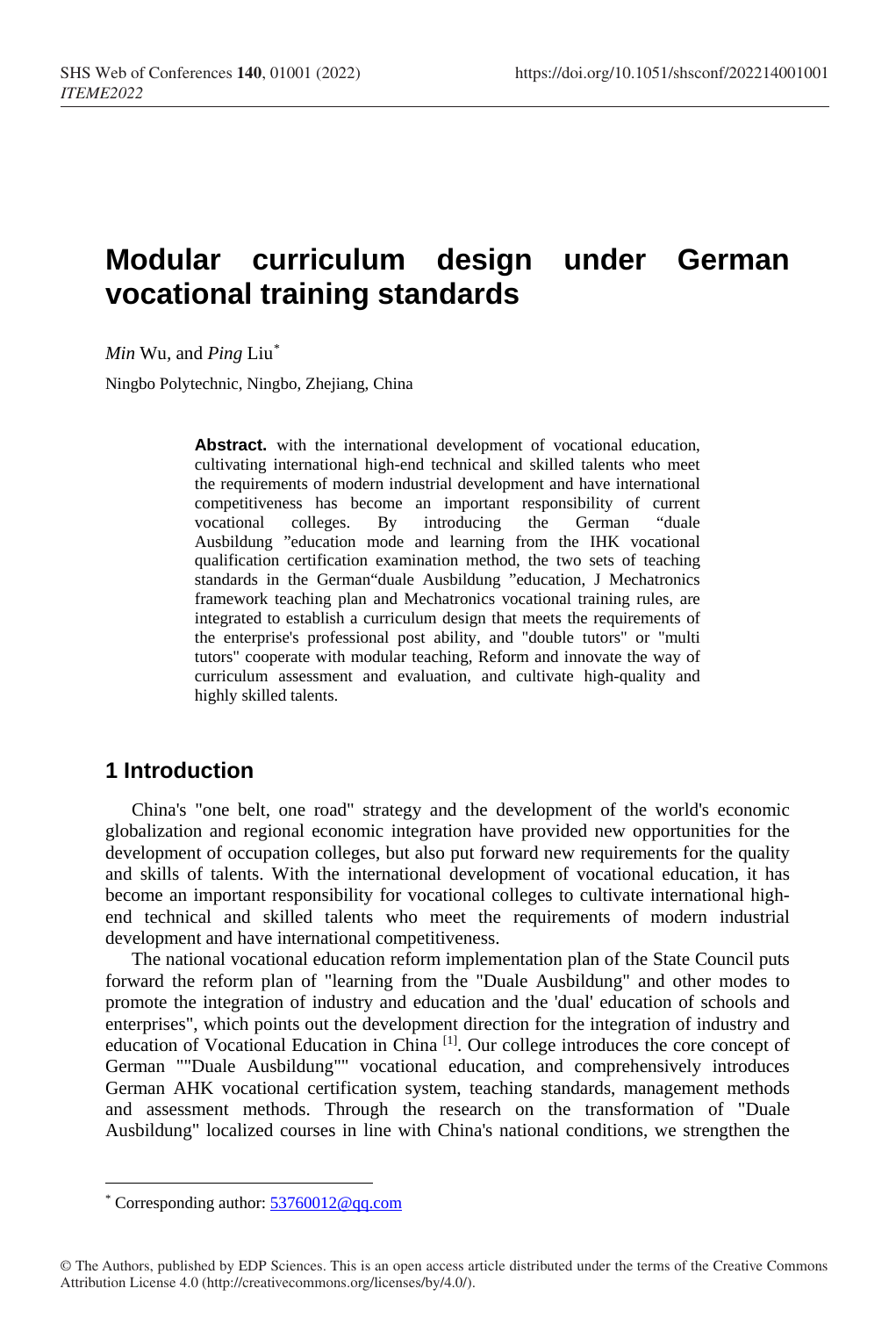cultivation and training of innovative and creative skills, and cultivate new technicians with international standards applicable to China and Germany.

### **2 Research on "Duale Ausbildung" talent training mode based on IHK vocational qualification certificate certification**

Through the introduction of IHK electromechanical integration teacher professional qualification certificate certification project, according to the requirements of professional qualification certificate assessment and evaluation system, the development of suitable for the localization of the ""Duale Ausbildung"" talent training mode, promote the construction of "double teacher" teacher team, innovation of student assessment and evaluation.

#### **2.1 Development of "Duale Ausbildung" localized curriculum system**

In the dual vocational education system of Germany, the federal government has stipulated the legal framework of vocational education training through the Regulations on Vocational Education [2]. The courses related to each occupation are conducted in accordance with the vocational regulations and regulations of the profession which are uniformly issued by the Commonwealth and recognized by the state, namely, the Vocational Training Framework Teaching Plan for vocational schools and the Vocational Training Rules for training enterprises. "Vocational Training framework Teaching Plan" stipulates the objectives of vocational education and training, requiring action-oriented teaching, with young people in their respective vocational fields can independently plan, implement and test processing tasks and their results as the principle, to design and implement the curriculum. The framework plan of the Vocational Training Rules sets out the skills, knowledge and abilities to be achieved in the corresponding occupation. Its core is embodied in three aspects: in the aspect of teaching, it realizes the organic integration of action-oriented theoretical learning and practical training; In terms of training objectives, students are trained to solve problems independently in personal, work and social environments and situations. In terms of assessment, the third party guild is responsible for the completion examination system and the qualification certificate system, which respectively issue the completion certificate and the vocational qualification certificate [3].

According to the German "Duale Ausbildung" vocational training idea, new personnel training plan formulation, the reference to the vocational training framework of teaching plan and the vocational training rules stipulated in the knowledge, skill and quality system development course, German IHK/HWK embedded in the curriculum system, evaluation system to include 7 s management in teaching in the specification, Strengthen students' skills of independent thinking, independent operation and independent problem solving, and integrate social, economic, environmental protection and humanistic literacy into professional courses. By dividing the content of the learning field into several learning modules, each of which is independent and connected with each other, the curriculum design of each learning module is carried out, and the knowledge points and skill points of the course are carried out through several sub-teaching carriers. The selection of teaching carriers should be designed according to professional posts and work tasks. Finally, through the design and production of comprehensive carrier, the learning contents of 13 learning areas are connected, so as to realize the development of curriculum system.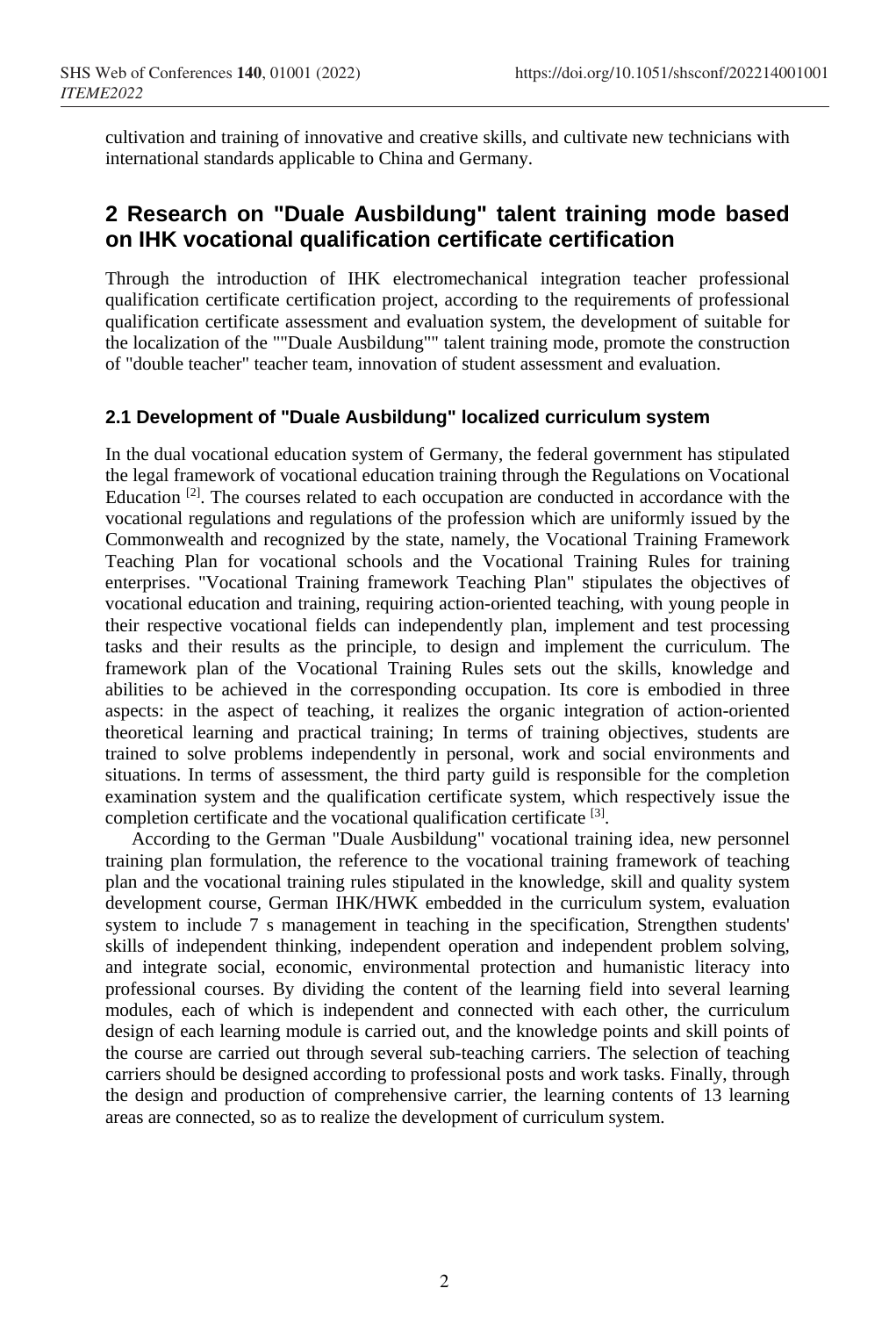#### *2.1.1 Dual-system vocational training content*

Electromechanical integration technology, for example, electromechanical integration technology of students during the period of school to complete the mechanical and electrical integration professional training content, and to get your HWK mechanical and electrical integration of professional qualification certificate, electromechanical integration architect "vocational training framework for teaching plan" in regulation 13 learning areas of the contents, the vocational training rules specified in the 21 training content, As shown in Table 1.

| Framework teaching plan areas of            | <b>Example column 2</b>                                    |  |
|---------------------------------------------|------------------------------------------------------------|--|
| study                                       |                                                            |  |
|                                             | 1. Vocational education, Labour law and Labour law; 2.     |  |
| 1. Functional correlation analysis of       | The structure and organization of training enterprises; 3. |  |
| mechatronics system; 2. Machining and       | Work safety and health protection; 4, environmental        |  |
| manufacturing of mechanical subsystems;     | protection; 5. Digitization of work, data protection and   |  |
| 3. Install electronic operating tools under | information security; 6. Corporate communication and       |  |
| the premise of safety technology; 4. Study  | technical exchange; 7. Plan and control the work           |  |
| energy flow and information flow in         | process and check and evaluate the work results; 8.        |  |
| electric, pneumatic and hydraulic           | Quality management; 9, inspection, marking and             |  |
| components; 5. Communicate with data        | marking; 10, hand processing and machining, separation     |  |
| processing system;                          | and forming; 11. Connection; 12. Installation of           |  |
| 6. Work process planning and                | electrical components and components; 13.                  |  |
| organization; 7. Realization of             | Measurement and inspection of electrical parameters;       |  |
| electromechanical integration subsystem;    | 14. Hardware and software installation and debugging;      |  |
| 8. Design and manufacture of                | 15. Control system installation and inspection; 16.        |  |
| electromechanical integration system; 9.    | Programming of electromechanical integration system;       |  |
| Study the information flow in complex       | 17. Assemble components and components into                |  |
| mechatronics system; 10. Plan assembly      | complete machines and systems; 18. Dismantling and         |  |
| and disassembly; 11. Debugging, fault       | assembling of machines, systems and equipment;             |  |
| finding and maintenance; 12. Preventive     | Transportation and guarantee; 19. Functional testing and   |  |
| maintenance; 13. Deliver                    | adjustment of electromechanical integration system; 20.    |  |
| electromechanical integration system to     | Debugging and operation of electromechanical               |  |
| customers.                                  | integration system; 21. Maintenance of                     |  |
|                                             | electromechanical integration system.                      |  |

| Table 1. Mechatronics professional training content. |  |  |  |
|------------------------------------------------------|--|--|--|
|------------------------------------------------------|--|--|--|

#### *2.1.2 Curriculum system development*

IHK examination is divided into mid-term examination and completion examination of two parts, to electromechanical engineer as an example, mid-term examination to complete the first seven areas of learning content, examination field "electromechanical integration subsystem work" composition. Students should be able to :(1) Analyze technical data, determine technical parameters, plan workflow, and use materials and tools. (2) Assembly, wiring, wiring, setting and maintenance of equipment components and components, able to comply with safety rules, accident avoidance principles and environmental protection regulations. (3) to assess the safety of mechatronics subsystem, check mechanical and electrical protection measures. (4) Analyze subsystems and check functions, adjust and measure operating parameters, and realize their functions. (5) Delivered and explained the system, recorded the completion process of task entrusting, and completed the sorting of technical data (including the establishment of inspection reports). The final exam to complete the learning content of the eight areas of study, the examination area is mainly based on the installation, debugging and maintenance of electromechanical integration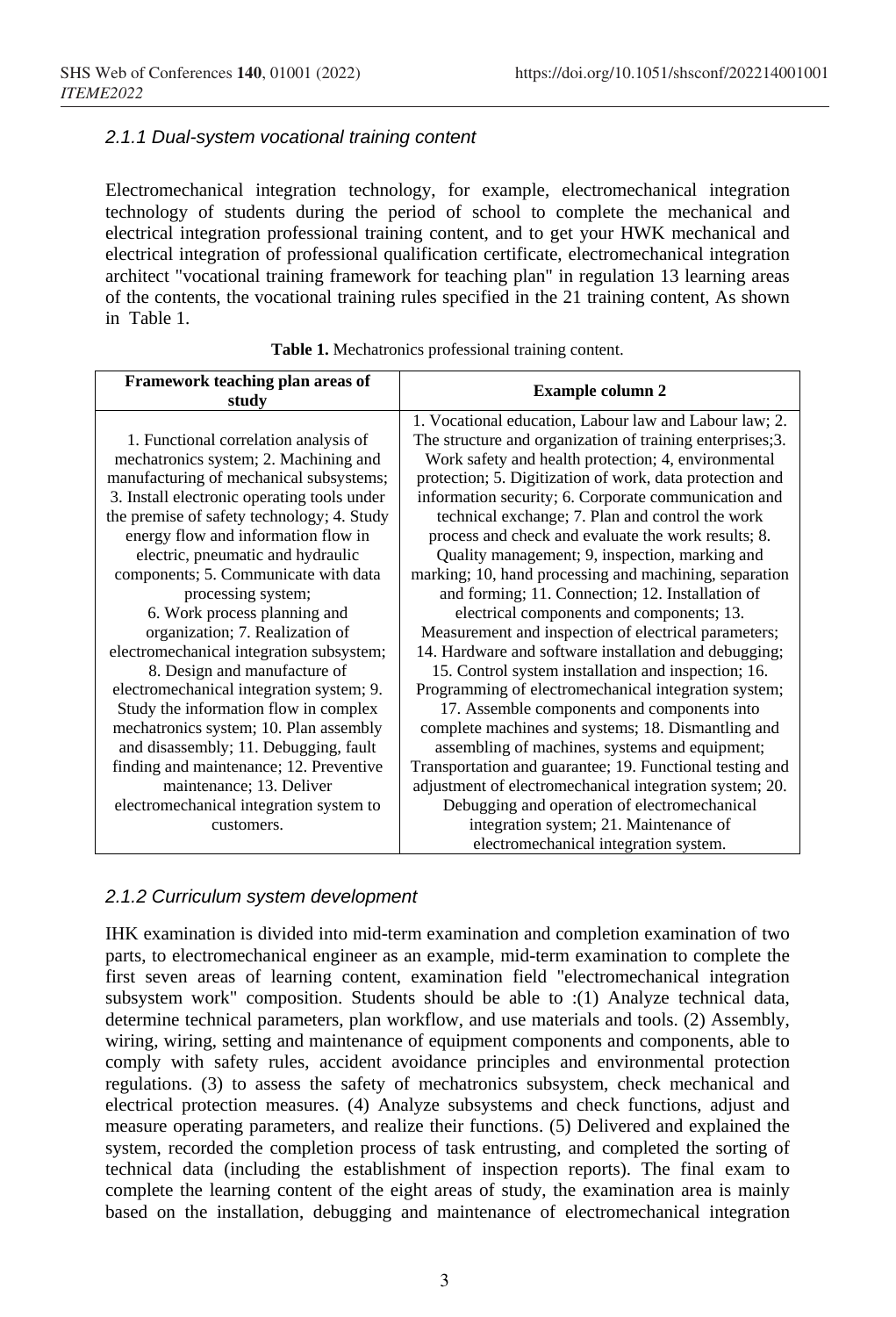system. Students should have the following abilities: 1) Ability to analyze problems. 2) Be able to select mechanical and electrical components, wires, software and tools required for installation and commissioning, taking into account the technical specifications. 3) Able to adjust assembly and installation plan in time. 4) Planning work steps and selecting standard software on the premise of considering work safety.

So we according to IHK appraisal to achieve the capacity requirements, according to the typical job tasks to choose the teaching carrier, student in the mid-term exam to electromechanical integration subsystem manufacture, installation, debugging, completed before graduation examination of mechatronics system design, manufacture, programming, installation, debugging, etc. According to the typical work tasks of mechatronics division, the learning field is divided into 11 learning modules and 6 training modules. Each task corresponds to several learning and training modules according to the vocational ability, and each learning module develops several teaching carriers according to the teaching content and vocational ability requirements.As shown in Table 2.

As shown in figure 1 for the medium-term Curriculum System Development ,Study area 2: Manufacturing of mechanical subsystems; Study Area 3: Installation of electronic operating tools in the context of safety technology; Study Area 4: Study of energy flow and information flow in Electric, Pneumatic and Hydraulic components; Study Area 7: Mechatronics subsystem the implementation of the "four learning areas (including learning areas 1, 5, 6, teaching content into the teaching process, no separate study divided into modules) steps to complete the task according to the enterprise actual production order carrier of electric liquid control power sliding table processing, installation, debugging, in order to achieve the interpretation of relevant knowledge and skills training. Here be especially emphasized that each study in the field of the design of the teaching resources, teaching process implementation, all to the vocational training rules for the top eight (1, vocational education, labor law and labor law, 2, training the structure and organization of the enterprise, 3, work safety and health protection, 4, 5 of environmental protection and work, data protection and information security of digital, 6. Corporate communication and technical exchange; 7. Planning and control of work process and inspection and evaluation of work results; 8. Similarly, the last 8 teaching fields also adopt the above methods to complete curriculum development and design.



**Fig. 1.** Example of course system development.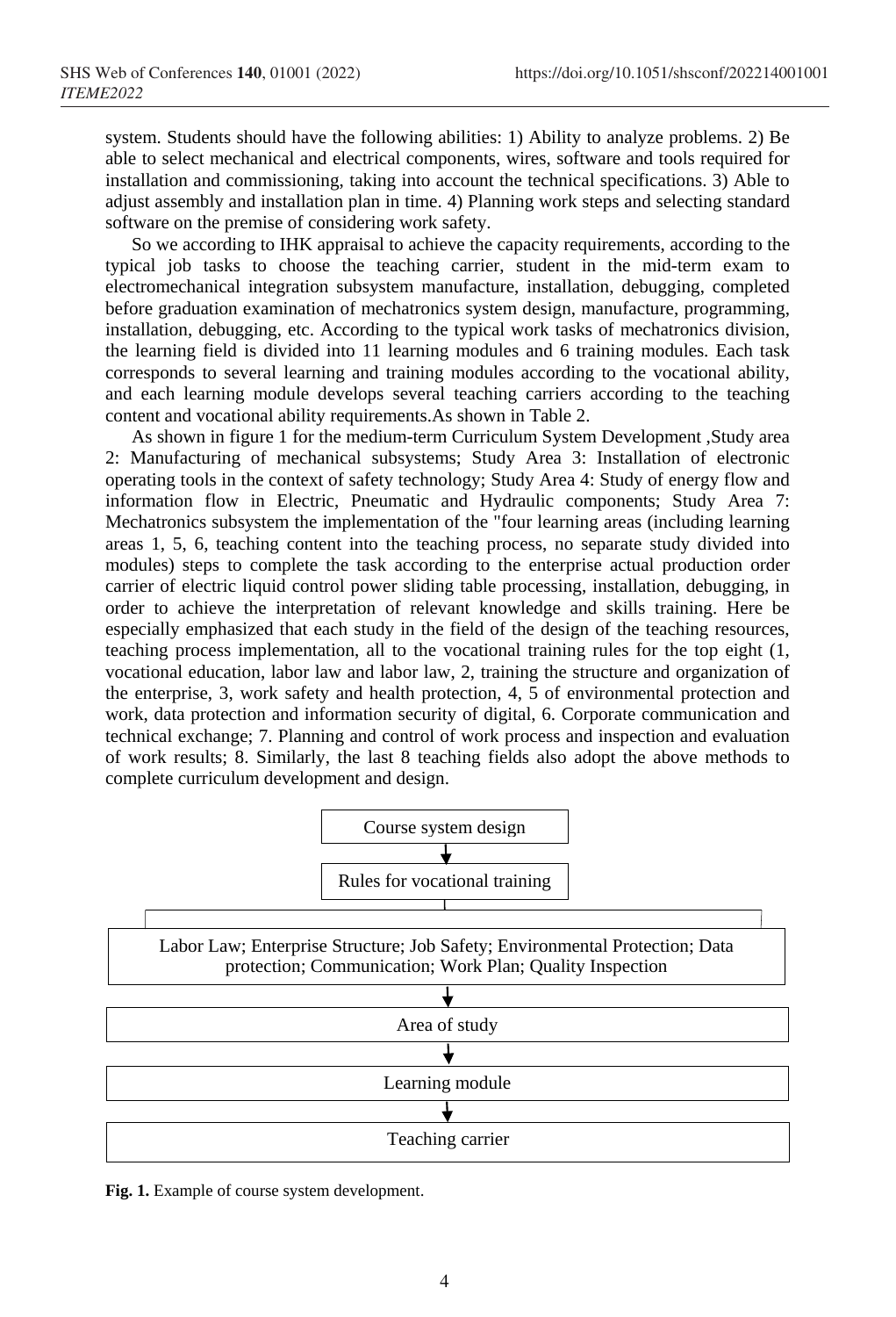| <b>Target position</b>                 | Work assignment                                                                                                                                                                                                                                                                          | <b>KLA/TRAINING</b><br>module                                                                                                                                                                                                                                                       | <b>Teaching</b><br>carrier                              |
|----------------------------------------|------------------------------------------------------------------------------------------------------------------------------------------------------------------------------------------------------------------------------------------------------------------------------------------|-------------------------------------------------------------------------------------------------------------------------------------------------------------------------------------------------------------------------------------------------------------------------------------|---------------------------------------------------------|
| Product design                         | 1. Mechanical design;<br>2. Design and development of the<br>appearance and internal<br>mechanical structure of<br>automation products;<br>3. Design and draw electronic<br>and electrical schematic<br>diagrams, wiring diagrams,<br>electrical control cabinets and<br>layout diagrams | 1. Mechanical drawing<br>and CAD;<br>2. Fundamentals of<br>mechanical engineering;<br>3. Design and<br>manufacture of<br>mechatronic systems                                                                                                                                        | Spatial<br>positioning<br>automatic<br>screw<br>machine |
| Parts processing                       | 1. Operation of machine tools;<br>2. Selection and sharpening of<br>tools;<br>3. Clamping of workpieces;<br>4. Parts measurement; 5. Daily<br>maintenance of machining<br>equipment.                                                                                                     | 1. Processing and<br>manufacturing of<br>mechanical subsystems;<br>2. Manual machining of<br>parts;<br>3. Metal cutting.                                                                                                                                                            | Drill bit<br>box:                                       |
| Assembly and<br>Commissioning          | 1. Assembly and debugging of<br>mechanical parts;<br>2. Assembly and debugging of<br>electrical parts;<br>3. Parts surveying and mapping;<br>4. Recognition of mechanical<br>parts diagram, mechanism<br>diagram and electrical diagram.<br>5.PLC programming and<br>debugging           | 1. Electronic product<br>production;<br>2. Installation and<br>debugging of electrical<br>system;<br>3. Installation and<br>debugging of hydraulic<br>pneumatic system;<br>4. Electrical and<br>electronic technology;<br>5. Programming and<br>debugging of PLC<br>control system. | Bending<br>device                                       |
| Process<br>preparation                 | 1. Part process review;<br>2. Preliminary determination of<br>technological process plan;<br>3. Selection of tools and<br>measuring tools;<br>4. Selection of equipment;<br>5. Preparation of process cards;<br>6. Parts and mechanism design.                                           | 1. Fundamentals of<br>mechanical engineering;<br>2. Design and<br>manufacture of<br>mechatronics systems.                                                                                                                                                                           | capping<br>device                                       |
| Equipment<br>maintenance and<br>repair | 1. Maintenance of conventional<br>electromechanical equipment;<br>2. Fault detection and elimination<br>of electromechanical equipment.                                                                                                                                                  | 1. Design and<br>manufacture of<br>mechatronic systems;                                                                                                                                                                                                                             | Manual<br>traffic lights                                |
| Sales and After<br>Sales               | 1. Sales of mechanical and<br>electrical products;<br>2. After-sales service of<br>mechanical and electrical<br>products.                                                                                                                                                                |                                                                                                                                                                                                                                                                                     | Automatic<br>labeling<br>machines                       |

| Table 2. Mechatronics engineering course design |  |
|-------------------------------------------------|--|
|                                                 |  |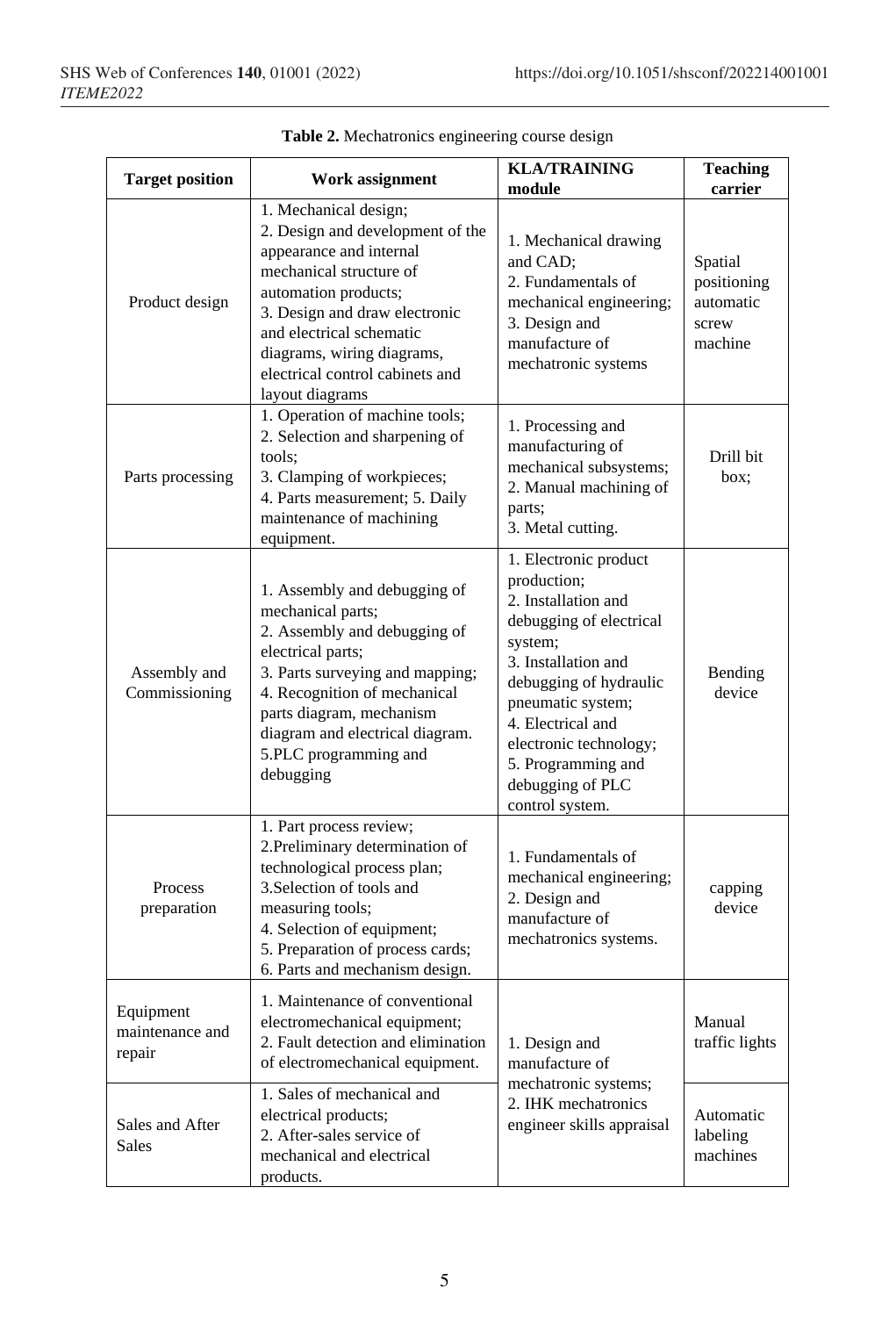#### *2.1.2 Modular course design*

In dual-system vocational training, teaching objectives and content are stipulated in the learning field, and skills, knowledge, ability and reference training time are stipulated in the training rules. Combining with the characteristics of vocational education in our country and our task according to the professional requirements, will learn to content and training rule of organic unifies in together, develop professional curriculum standard, will learn to knowledge module partition, mechanical knowledge module and electrical modules of study, theory study and practice of seamless, The knowledge content of each learning area is carried on by several carriers. After learning the first 7 fields, students can independently complete the manufacture, installation and commissioning of simple electromechanical equipment. After learning the last six fields, students should be able to independently complete the design, installation, debugging and maintenance of complex mechanical and electrical equipment, so as to break the traditional machine and electricity are not connected to each other, and realize the real mechatronics.

For example, according to area 4 of learning in the framework teaching plan: In electric, pneumatic and hydraulic components in the study of energy flow and information flow of the teaching goal and the content of teaching and training rules of article 15 of "installation and inspection of the control system" to integrate the teaching skills, knowledge and skills, to divide the teaching module electric drive, hydraulic transmission, pneumatic technology (including pure pneumatic + and electric pneumatic) three teaching modules, According to the requirements of teaching objectives and the skills, knowledge and ability to be taught, develop the overall design of corresponding modules, unit design, curriculum standards, teaching pages, teaching carriers and other curriculum resources. The three modules are independent and connected with each other. The basic working principle is explained through independent small projects, and the content is connected through comprehensive gas, electricity and hydraulic training projects.

#### **2.2 Learn from IHK's assessment and evaluation methods and innovate the assessment and evaluation system**

"Duale Ausbildung"vocational education has a set of strict and complete examination and evaluation system, examination content is diverse. The exams are mainly divided into three links: school completion exam, enterprise completion exam and skill certificate exam organized by industry association <sup>[5]</sup>. By referring to the German IHK certificate evaluation system, breaking the traditional centralized final examination and the traditional assessment method of unrelated courses, carrying out the assessment mode centering on the completion of comprehensive project ability assessment, combining the process assessment of modular courses with the phased comprehensive project assessment, focusing on the results-oriented. Give full play to the important role of graduation design works in assessment and evaluation. In the middle stage of talent training, the completion of projects with practical functions is regarded as mid-term assessment and evaluation, and in the late stage of talent training, the completion of comprehensive projects with complete and independent functions is regarded as final assessment and evaluation. When students complete a project, they need to sort out project drawings, processing process or process cards, processing entities, testing reports, report PPT and relevant WORD documents. After all the information is completed, teachers will give feedback to each student. The exam of each semester refers to the IHK examination mode and adopts the skill test mode. All the professional course exams include the theory comprehensive examination and the practical operation comprehensive examination. Theoretical comprehensive and practical operation comprehensive propositions refer to IHK examination questions, including multiple choice